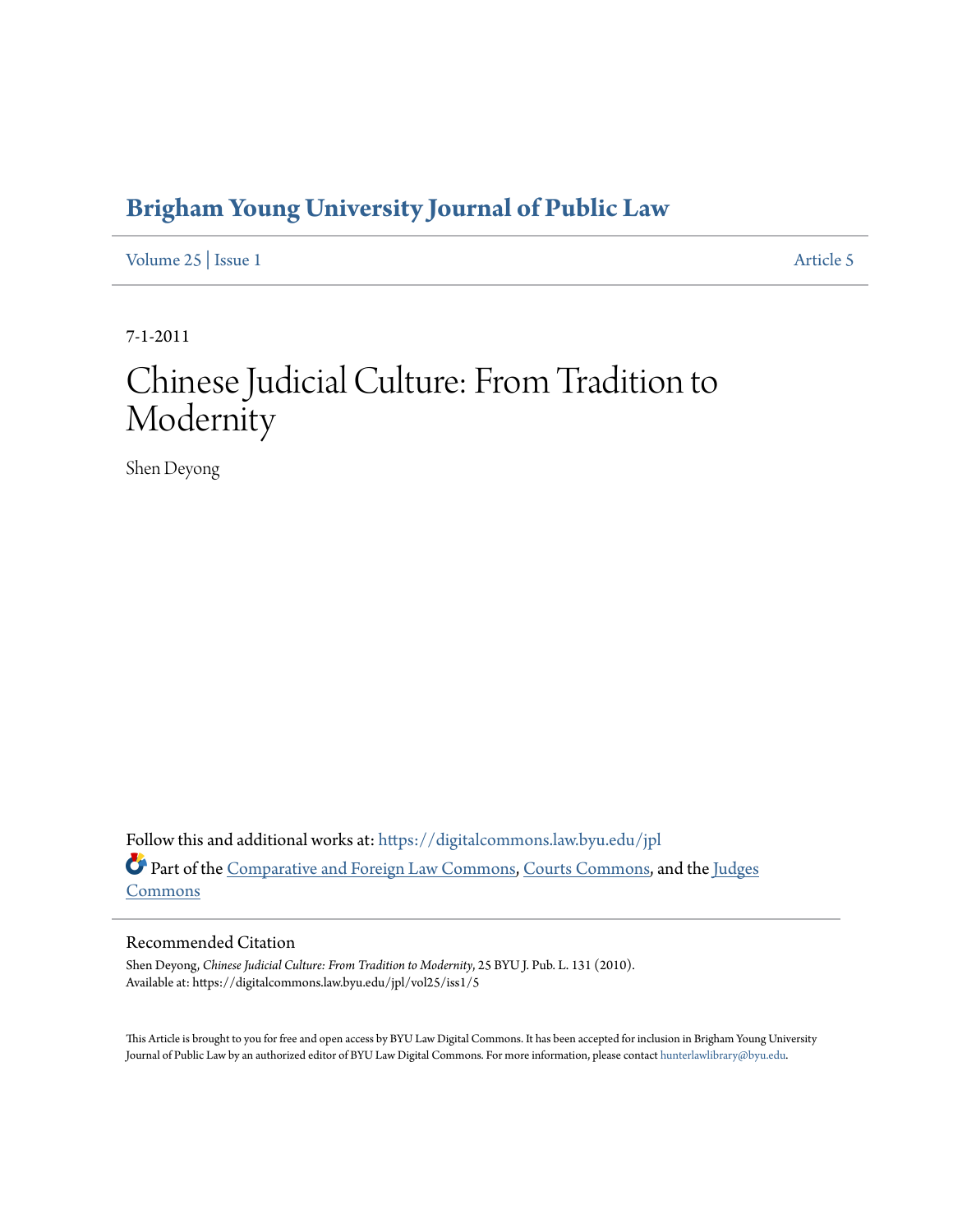### Chinese Judicial Culture: From Tradition to Modernity

Speech by the Hon. Justice Shen Deyong at Brigham Young University Law School

#### October 21, 2009

The Chinese nation boasts a brilliant civilization of over 5,000 years. In the long river of history, China created one of the five legal systems in the world, the Chinese legal system, the origin of which can be traced back to the Xia Dynasty in the twenty-first century BC. It flourished in the Tang Dynasty and gradually disintegrated during the late Qing Dynasty. By absorbing the essence of various philosophical schools such as Confucianism, Legalism, Mohism and Taoism, especially Confucianism, the Chinese legal system developed side by side with the Chinese civilization. It adapted itself to the agricultural civilization and echoed with the natural economy, patriarchal society, and monarchy in ancient China. Compared with other legal systems, the Chinese legal system is not only time-honored and consistent, but also unique in its own way. During the millennium from the Tang Dynasty to the Qing Dynasty, as a mainstream culture, the Chinese legal system reached as far as the Southeast Asian countries beyond the domain of Indian civilization and even influenced the western legal culture to some extent, composing a significant chapter in the world's history of legal system development.

In any country, judicial culture is a core component of its legal civilization. Similarly, it was one of the fundamentals of the Chinese legal system and an essential achievement of the legal civilization in ancient China. Proceeding from the unique outlook on life, value orientation, morality and integrity of the Chinese nation, the Chinese judicial culture intertwined the law with ethics, and is thus of distinct Chinese characteristics.

Now, please allow me to brief you on the four basic features that I've tried to summarize of the Chinese traditional judicial culture:

First, "To Take Morality as Primary and Penalty as Supplementary, and Highlight Moral Enlightenment and Advocate Prudent Punishment." This was the basic principle of the Chinese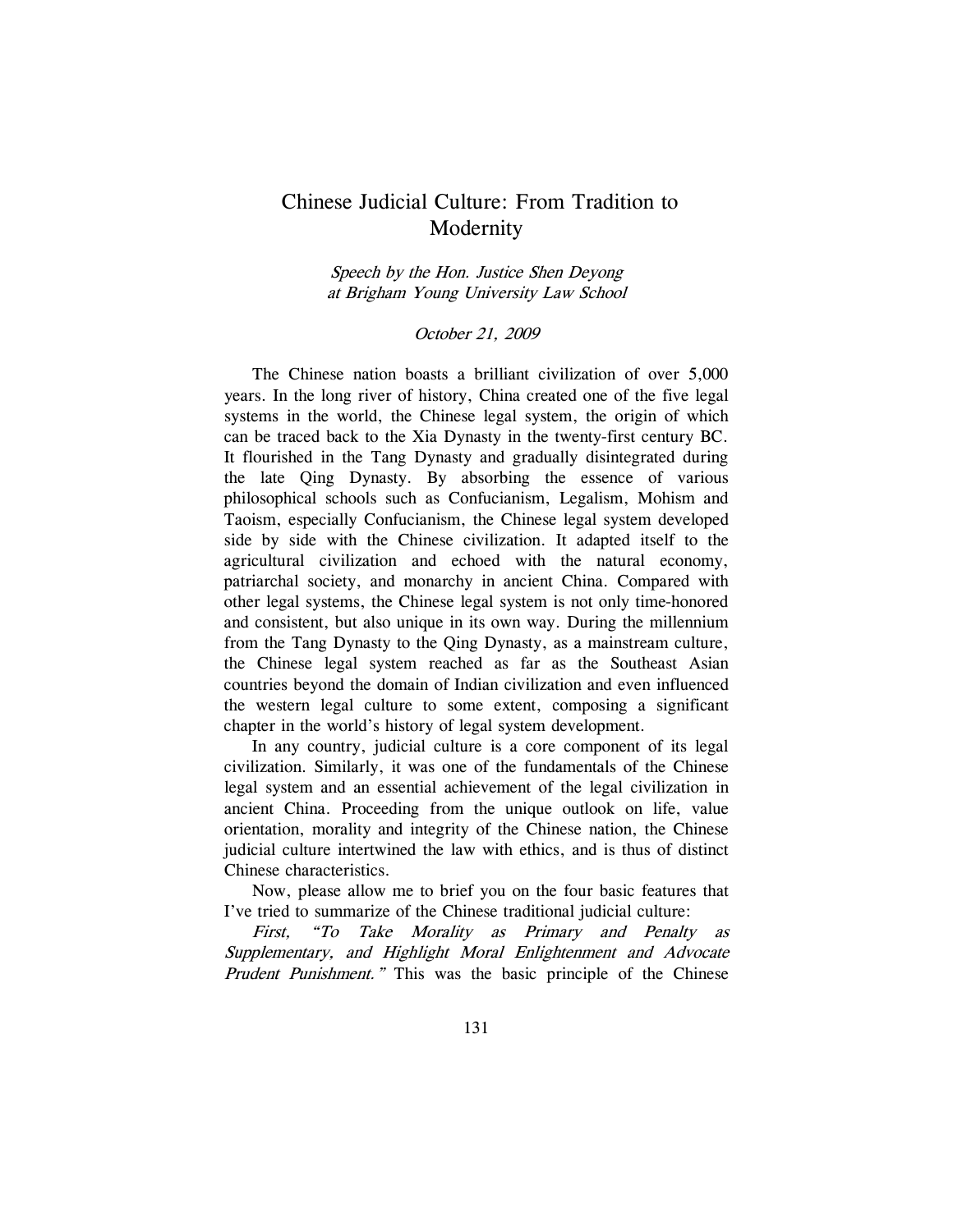traditional judicial culture.

The ultimate principle of the Chinese traditional justice was the rule of virtue. It was stipulated in The Code of the Tang Dynasty with Authoritative Annotations that "moral integrity constitutes the foundation of ruling while criminal punishment serves as a tool." It means that morality was the major instrument of social adjustment and laws were merely auxiliary measures. Since penalty was just a tool to achieve the goal of moral enlightenment, it must be based on moral education. Confucius, the founder of Confucianism and a great philosopher of ancient China, once remarked that "in governing, one should cleave to virtue." He believed that the unique power of ethics and morality in influencing people's minds could surpass laws and assume the function of governing the state. The Confucians disapproved of severe punishment and advocated that penalty must be immersed with morality. They argued that judicial administration was similar to the governing of a state, and moral enlightenment should be taken as the principal and penalty as the supplementary. Punishment was only a last tool to which one should resort and by no means a good one. As the Confucians view it, the rule of law was close to arbitrariness and inferior to the rule of virtue since it only exerted its power through people's fear of punishment, who merely succumbed to compelling forces. The integration of the judicial system into the pervasive ethics and morality represented the most remarkable feature of the Chinese traditional judicial culture.

The emphasis on the rule of virtue proposed by the Confucians was started from the respect for people and trust in man's nature. To build a harmonious society, the interpersonal relations should be regulated by morality instead of authorities or man-made rules. In the view of Confucians, men's natures at birth were all kind, thus the external restraints of laws were redundant, and education and persuasion alone could realize social harmony. If a society failed to prioritize morality in the governing of the state, problems would crop up, the worst of which were the corruption of minds, loss of morality, shame in the process of utilitarian appraisal, and rational balancing of gains and losses. However, if people were educated with ethics, a favorable social atmosphere would be formed and any violation of social customs or ethos would be despised, and penalties imposed on this basis would be regarded as a stigma by the entire society. Thereby we may conclude that the intention of the rule of virtue was to establish inherent bonds among people through the cultivation of morality and gradually phase out or elbow out laws.

The doctrine of the rule of virtue stressed that the application of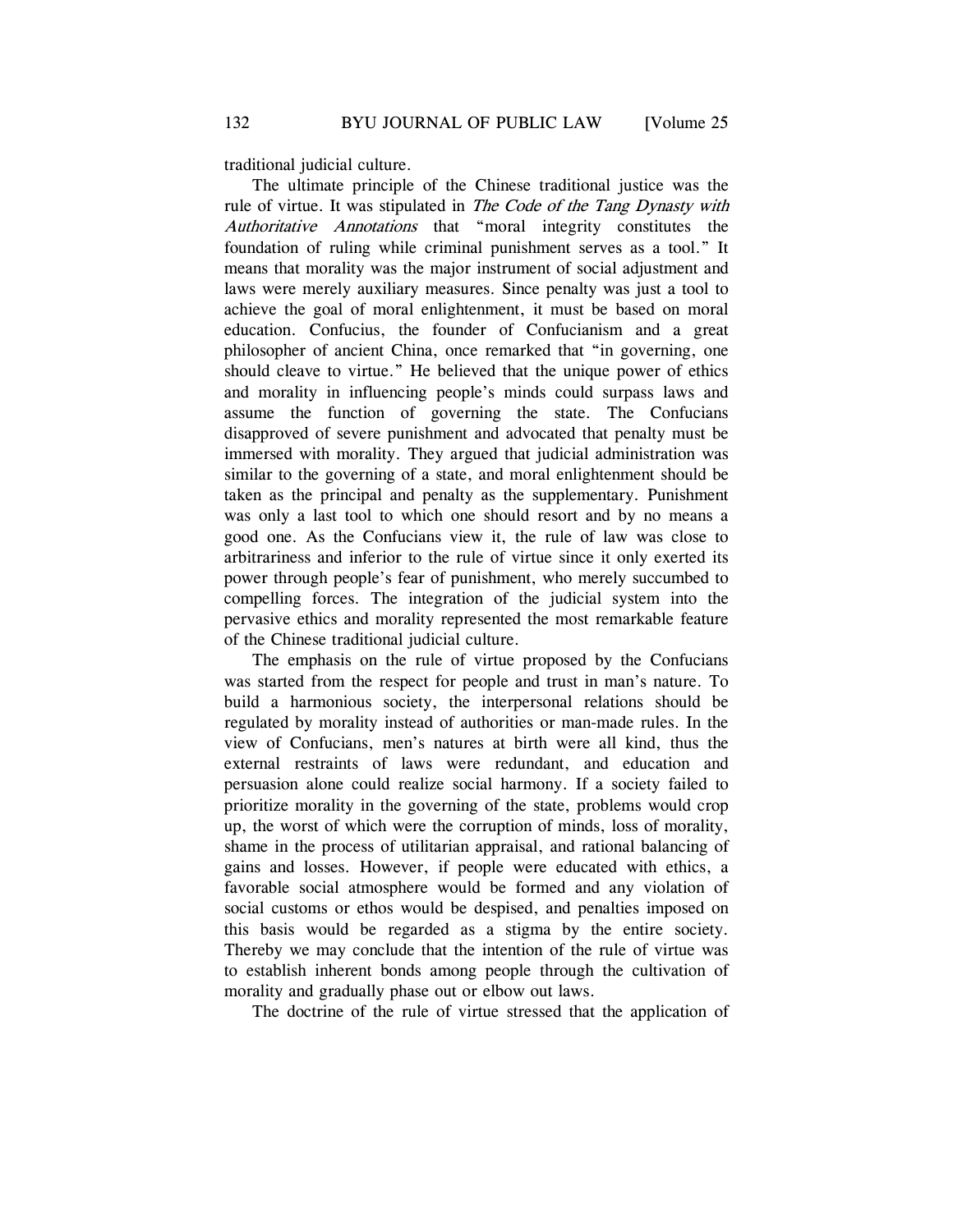penalties must be prudent and lenient, and people's lives should be valued. Gao Yao, the first judge in Chinese history, once suggested to Emperor Shun that an emperor should be kindhearted and tolerant, leave the inculpable out of the punishment, treat cases with doubts leniently, and let the suspect go rather than wrong an innocent person. Only by doing so can he gain people's support and trust, who in turn will voluntarily avoid offences and faults before the superiors. In order to guarantee the rule of virtue during the justice process, a series of systems were set up in many dynasties such as final review by the emperor, joint trial, prisoner interrogation and direct appealing. In terms of the substantive aspects of the criminal law, the doctrine advocated the concern for the old, the young, the female and the disabled; the protection of the vulnerable groups and the correction of wronged cases, which embodied the gist of prudent application of penalties.

The pursuit of moral enlightenment, tolerance, beneficence and prudent penalty in ancient China demonstrated the intensive humanistic sentiments of the Chinese traditional judicial culture. It is still of great reference to the building of a modern society of the rule of law. Law is by no means omnipotent, and on many occasions, the gap should be filled by morality. Therefore, the rule of virtue is indispensible in the national building of the rule of law. Actually, the development of the rule of law requires not only improvement of systems and establishments, but also progress of ideology and morality. Without the cultivation of morality, the rule of law would not prosper. In the march towards goals at higher levels, morality must be strengthened. If moral civilization prevails and everyone may voluntarily restrain, check and guide his own conducts, the society would bathe in the warm sunlight of the rule of law forever.

Second, "To Embed Rites in Laws and Combine These Two." This was the kernel of the Chinese traditional judicial culture.

Rites and laws were two systems of rules with profound influences on ancient China. Rites were regarded by the Confucians as the way to govern a country while laws were deemed by the Legalists as the tool to rule the society. Confucius once remarked that people should be led with virtue, and order should be kept by rites. From the spring and autumn and Warring States Periods, to the Western Han Dynasty, China experienced the shift from confrontation between rites and laws to the integration of these two. During the Western Han Dynasty, the initiative of Dong Zhongshu, a representative of Confucianism, to pay supreme tribute to Confucianism and ban all other schools of thoughts was endorsed by Emperor Wu. Since then, laws in ancient China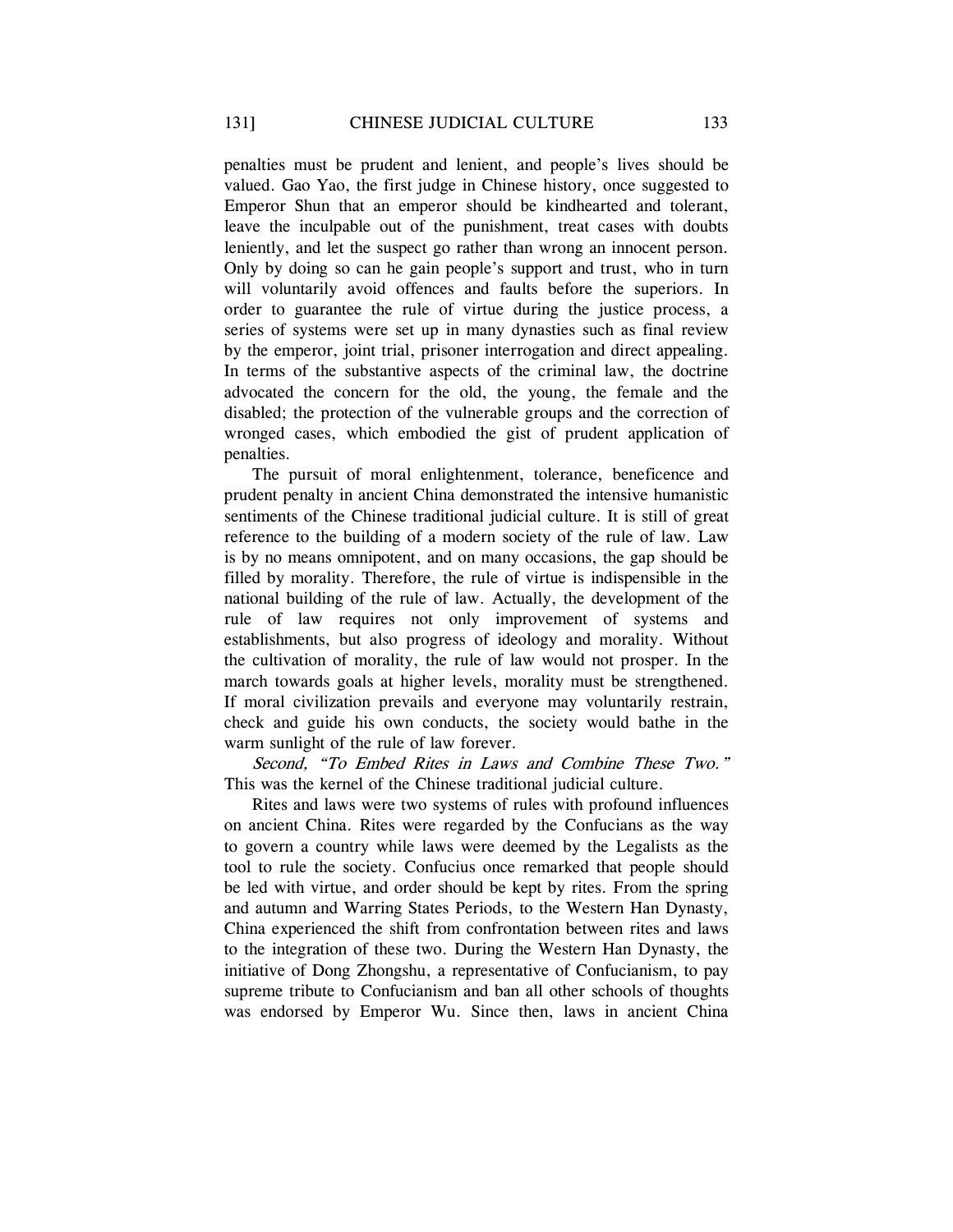started to be influenced and dominated by the Confucian rituals. The integration of rites and laws was completed during the Tang Dynasty and became a remarkable feature of the Chinese legal system. Justice with the rule of rites pitched the basic profile of the Chinese traditional judicial culture.

The purpose of rites was to maintain a hierarchical order in the society and families, such as the relations between the close and the distant, the noble and the humble, as well as the superior and the inferior. Rites had already become the general principle in social relations and the fundamental guideline in judicial decisions as early as the Western Zhou Dynasty. Though the officials appeared to depend on laws when dealing with judicial affairs, their minds and behaviors were actually dominated by Confucianism. One major manifestation of the rule of rites in the Chinese traditional judicial culture was casedeciding by classics, or, in other words, application of classics in the handling of cases. This means that when specific stipulations of the law were lacking, the Confucian classic thoughts would be referred to in the settling of the case. Since the classics cited back then were majorly *The Spring and Autumn Annals*, this manner of case-handling is also known as judgment by The Spring and Autumn Annals.

When traditional judicial principles were applied to trials, the results were usually more humanized, acceptable and identical to the mainstream values of the society. In this way, justice may satisfy people's wishes and win their hearts. Hai Rui, a renowned judge in the Ming Dynasty, once said, "Whenever there is any reasonable doubt with a case, we'd rather wrong the younger brother than the elder one; rather the nephews and nieces than the uncles; rather the rich than the poor; rather the unruly than the obedient. If the case involves properties, we'd rather wrong the officials and gentries than the average people so as to save ills from happening. If the case is about quarrels and dignity, we'd rather wrong the humble than the noble in order to preserve social normality." Generally speaking, law is no more than social relations, but a written form of the latter. When conflicts occurred between the rigid laws and the Confucian ethics and morality, laws should concede to social relations and customs.

Nowadays in China, the integration of legal and social effects is also stressed in judicial activities. The law is the foremost rules that Chinese judges observe in trials, and to decide a case according to law is the most important judicial concept. However, if judges disregard the practical situation of the society, ignore the social effect and try cases in an absolutely isolated and inflexible manner, even if the judgment is based on law and the judge is convinced of the justice and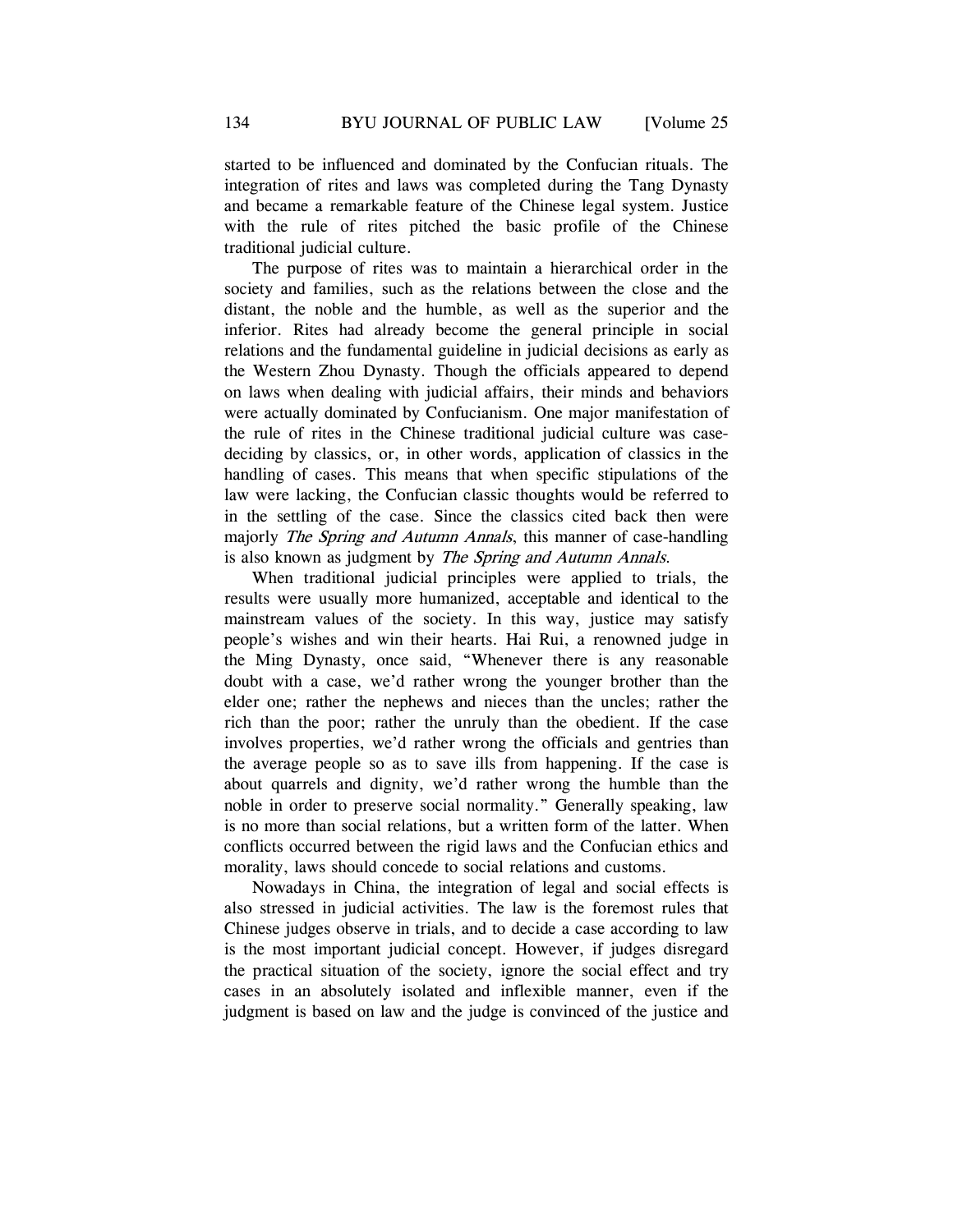fairness of the trial, it may perhaps still be hard to be accepted and acknowledged by the parties to the case as well as the public. For example, if the judgment might lead to bankruptcy of a large enterprise, causing a large scale of job losses and even provoke a local riot, then the judge will have to think over the possible social consequences before passing on the judgment, and in this context, the idealistic pursuit of justice may have to yield to realistic solutions of the disputes.

Third, "To Put People First and Adopt Benevolent Policies." This was the practice of the Chinese traditional judicial culture.

The traditional Chinese legal thought considered people as the foundation of a nation, and this is the underlying meaning of the rule of virtue. The status of people was parallel to that of heaven and gods, superior to that of the rulers. The attention to people was an important part of the Confucian humanism. In other words, people- orientation represented a major feature of Confucianism. People stood in awe in front of heaven, and sovereignty was never eternal. The attitude of heaven towards the governing of the ruler can be reflected by people's attitudes. Only by following providence and tendering the people can the country flourish and the people live in peace. In the Zhou Dynasty of over 3,000 years ago, Jidan, the Duke of Zhou, required Monarch Kangshu to highlight the rule of virtue as well as education, implement benevolent policies, care for people's sufferings as if they were his own and protect them like babies.

On the one hand, the people-oriented ideology of Confucianism emphasized attention to the people and protection of the people; on the other hand, it required that rulers should acquire both morality and accomplishment and pursue the rule of virtue and benevolent policies. In terms of justice, on the one hand, it advocated tolerance, cautious punishment and protection of the vulnerable groups, such as the old, the young, the female and the disabled; on the other hand, it called for harmony between heaven and man and required that judiciaries should obey providence, seek substantive fairness and guarantee justice for the people. To achieve this, the judicial officials must be cultivated and well-educated. In the eyes of the average public, upright officials were always almighty, all with lofty character and great intelligence, perspective of the slightest and capable of reasonable and legitimate judgments. In this sense, the moral integrity of the judges was almost equivalent to the legitimacy of the decision. People always pray for righteous judges like Hai Rui, Bao Zheng and Di Renjie to uphold justice for the general public. In their imagination, these elites were omnipotent, like superman in the movies. They are investigators,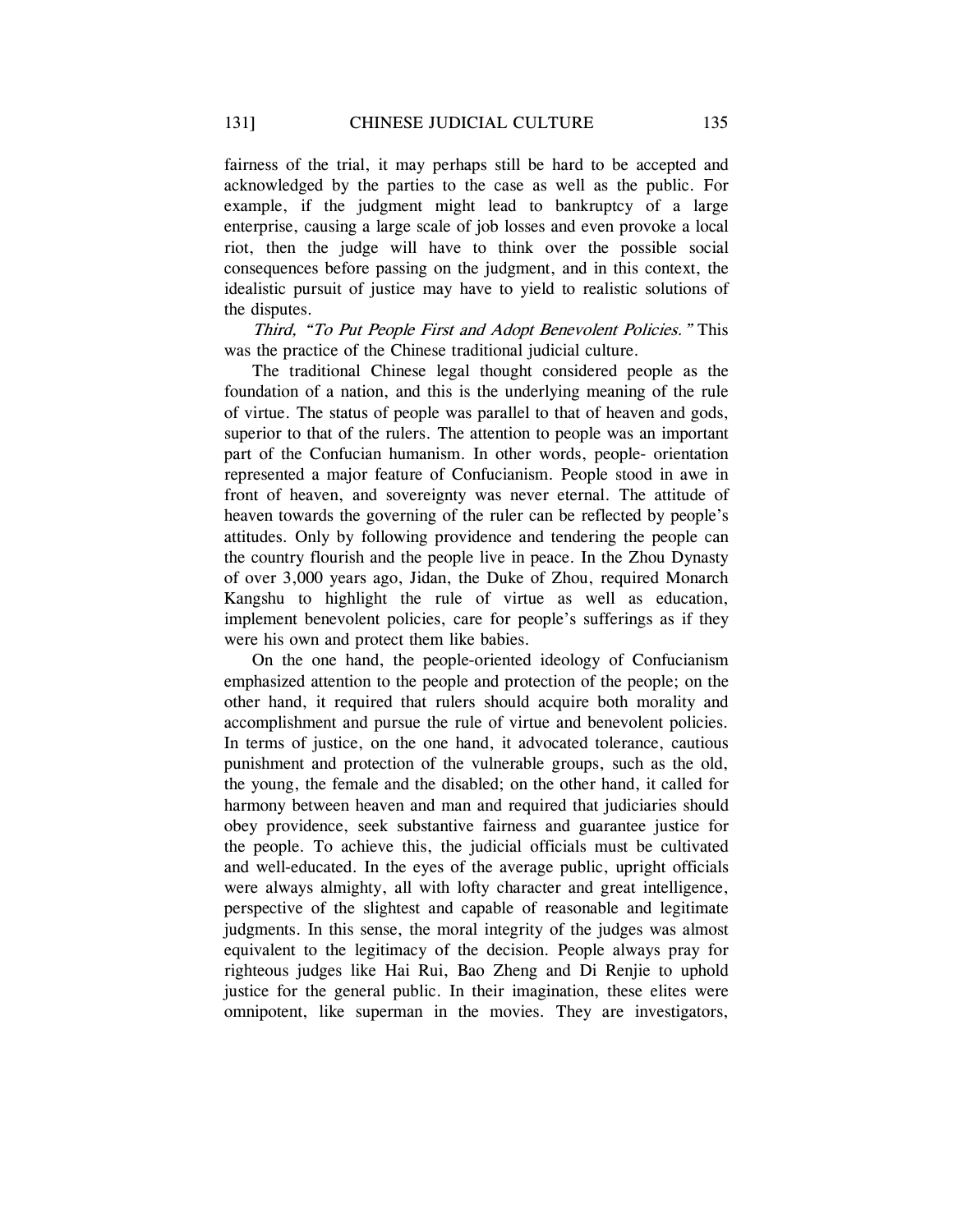procurators and judges in one, in charge of the investigation of cases as well as the trial.

These days the Chinese judges are totally different from ancient times. Like the American and British judges, they are only responsible for the trial of cases. However, the ideology of people-orientation has been carried on. The traditional judicial culture attached extreme importance to people's livelihood and cared for their sufferings, and the status and role of the people in society were fully recognized. This is of great reference to today's legal building. The law is not only a tool to rule the country and govern the society, but also a bible to be concerned for and safeguard people's rights and interests. Only by putting people first, relying on the people, serving the people, assuming power for the people and seeking profits for the people, can the justice process live up to people's wishes and win their hearts. In order to gain more public trust for the Chinese judicial system, the guideline of "fair justice, whole-hearted for the people" was set up for the Chinese courts, and more attention has been attached to cases concerning people's livelihood, access to justice and protection of legitimate rights and interests of the vulnerable groups.

Fourth, "To Keep Harmony and Zero Litigation and Handle Disputes by Mediation." This was the highest ideal of the Chinese traditional judicial culture.

John Henry Wigmore, a renowned American jurist, once said that the Chinese nation was of unique character and was the most peaceloving nation in the world. Apparently, these words were based on his deep understanding of the Chinese culture. The Chinese traditional legal culture took the pursuit of order and harmony as its target value, emphasizing harmonious coexistence between man and nature, man and society, and among human beings. Here emerged the idea that "nothing is more valuable than peace." As a result, no litigation became the highest ideal of the Chinese justice, and the Chinese people long held the mentality of "eliminating and avoiding lawsuits" because they believed that it would be shameful to get involved in a lawsuit. By contrast, Americans do not feel uncomfortable about litigation. The designing of the American justice system seems to encourage lawsuits. What's more, the American lawyer per capita ratio is the highest in the world, and thus launching a lawsuit is nothing difficult in the United States. American lawyer payment arrangements can require a recovery of attorney's fees from the losing party, and sometimes punitive damages may be awarded to the winning party. Therefore, it seems that Americans prefer to resort to litigation.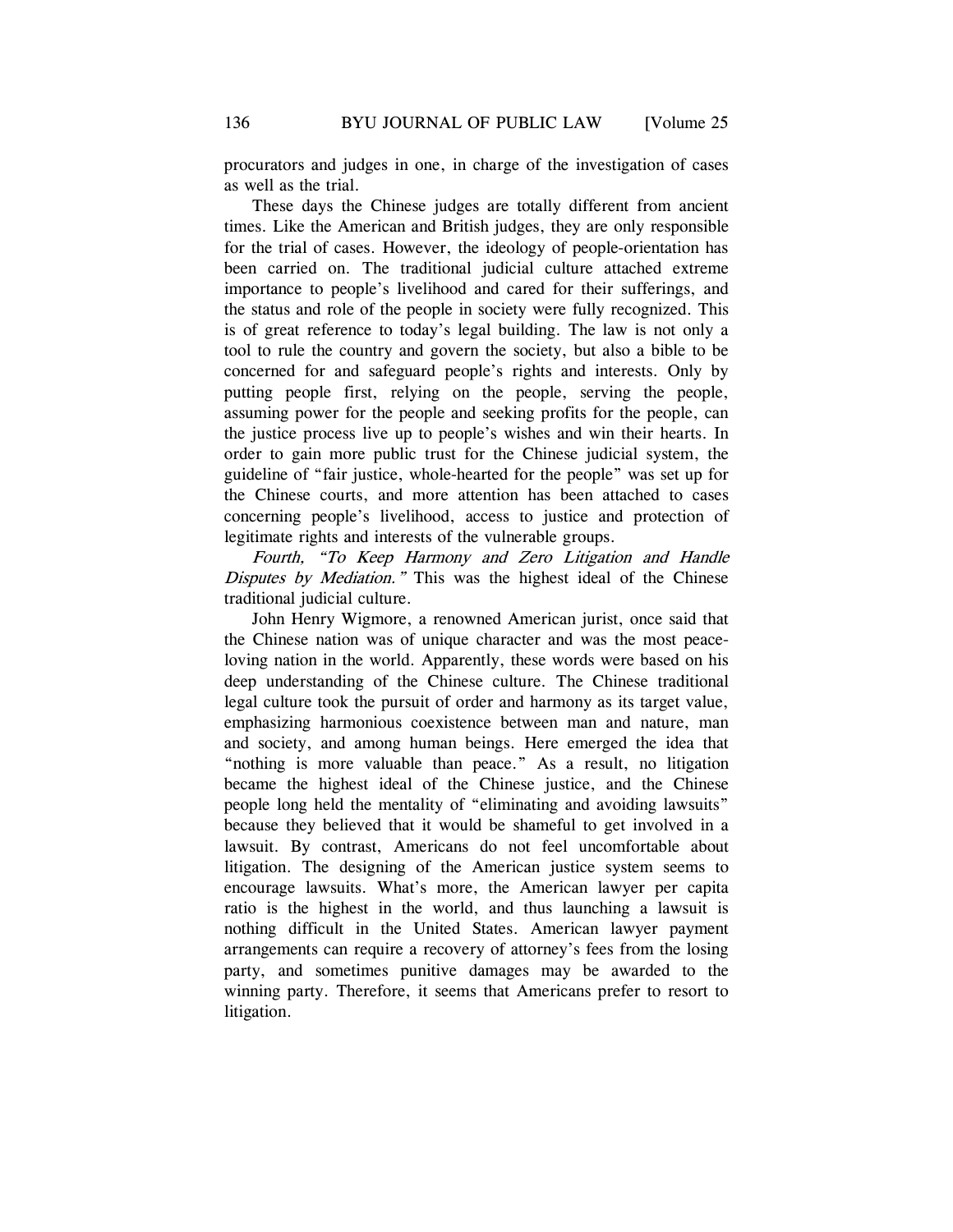As is known to all, Confucius was a great philosopher, educator and thinker of China. More importantly he was an outstanding legislator and justice administrator. No wonder his portrait is showcased in The Hague Tribunal and Capitol Hill, as well as in the inscription on the wall of the Federal Supreme Court of the United States. He is honored as a great legislator and justice administrator of mankind. Once when asked by his disciple about his highest political ideal, Confucius said that if given a chance to run a state, he would aspire for the ideal of "no litigation." In his political career, Confucius used to be Sikou of Lu, equivalent to the Chief Judge of a state in the U.S. Confucius was not only the father of Confucianism, but also an expert on law. His ideal was well-contemplated political and legal conclusion, which is consistent with his political ideology. This is the very reason why his ideal has exerted far-reaching impact on the Chinese judicial and legal culture. According to his ideal, society can only oblige people to abide by laws and rites by means of fostering morality and thus solving disputes peacefully. That is to say, it is hard to improve social normality and people's mentality or even end disputes only by exercising regulation through law.

The most representative judicial means of the idea of harmony is mediation, dubbed as "oriental experience." In the past, ancient China was an agrarian country with low mobility where population was concentrated to form the so-called "rural society." As the Chinese people tended to think that resorting to justice might harm their mutual harmonious relations and, moreover, as the legal knowledge of the general public was limited, the Chinese people at that time tried very hard to avoid litigation. If a dispute occurred, they might prefer mediation to litigation to end the conflict. Generally speaking, mediation was conducted by government officials who would discourage disputing parties from pursuing a lawsuit and help them to reach an agreement through moral persuasion. Such mediation was targeted at civil or petty criminal cases. Apart from official mediation, civil mediation was also used frequently. It was conducted in accordance with village conventions by social elites, such as squires and village leaders. It could be either a voluntary choice or official authorization. In the Qing and the Ming Dynasties, special provisions were made for mediation. In the Ming Dynasty, every Li (village) had its own conventions and regulations that were interpreted and disseminated by its village leader on a regular basis. In every village, a declaration pavilion was set up to have names of those who committed mistakes or crimes, such as being not filial to parents, inscribed on it as a warning sign. Once the person with wrongdoings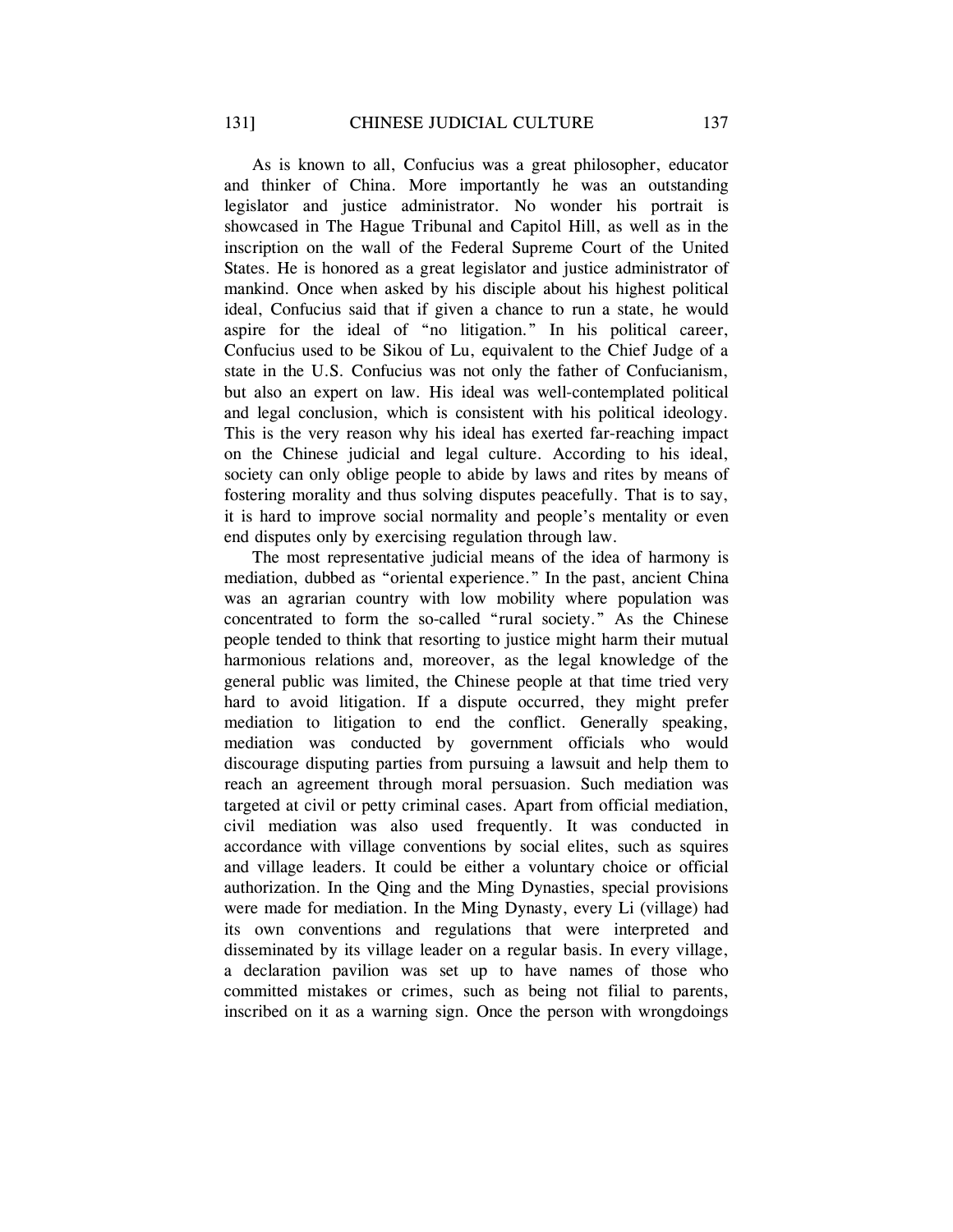corrected his mistake, his name would be removed. For married couples' quarrels and villagers' land disputes, village leaders had the right to mediate the case in this pavilion.

Compared with litigation, the merits of mediation are self-evident. More often than not, litigation takes more time and money. Despite its great costs, litigation does not mean success. Consequently, after careful comparison, the majority of people preferred negotiation and mediation to litigation. Furthermore, negotiation and mediation would not hurt the feelings of the people concerned. They could still live and work in harmony side by side. The following story is a case in point.

During the reign of Jiaqing in the Qing Dynasty, a land dispute happened in Baodi County in Shuntianfu (now known as Beijing). Ms. Zhang, the plaintiff, launched a lawsuit against Sun Wenxiang, the cousin of her late husband, for annexing her husband's land. Before the county official heard the case, six family members of both parties took initiative in mediation since they did not want their family reputation undermined by lawsuit. Upon the official's approval, these mediators invited both parties to sit down together at the table of negotiation. After examining the land title, they found out that the plaintiff's husband pawned the 8-mu land to his cousin and failed to redeem it until his death. According to the laws and the village regulations, the plaintiff had no right to reclaim it any more. Through the mediators' instruction, an integral part and phase of mediation, Ms. Sun realized that her claim did not hold water at all and thus withdrew the lawsuit. Usually the story would end there, but the mediators persuaded the respondent into returning the land to Ms. Sun because she and her little son had nothing to live on. Furthermore, the respondent wrote a legally binding document to show his determination to return the land, live in harmony with Ms. Sun and protect the family unity. Upon the government's approval, thanks to the instruction and persuasion of the mediators who were the relatives of both parties, this dispute ended in harmony and happiness.

At the moment, China is devoted to building a socialist harmonious society featuring democracy and the rule of law, equity and justice, integrity and fraternity, vitality, stability and order, and harmony between man and nature. Judicial organs in China are widening the coverage of mediation in order to bring it into full play and promote the building of "harmonious justice." "Harmonious justice" aims at properly addressing the interests of all stakeholders involved, solving disputes, upholding social equity and justice, building peaceful and harmonious social relations, and maintaining the comprehensive, coordinated and sustainable development among man,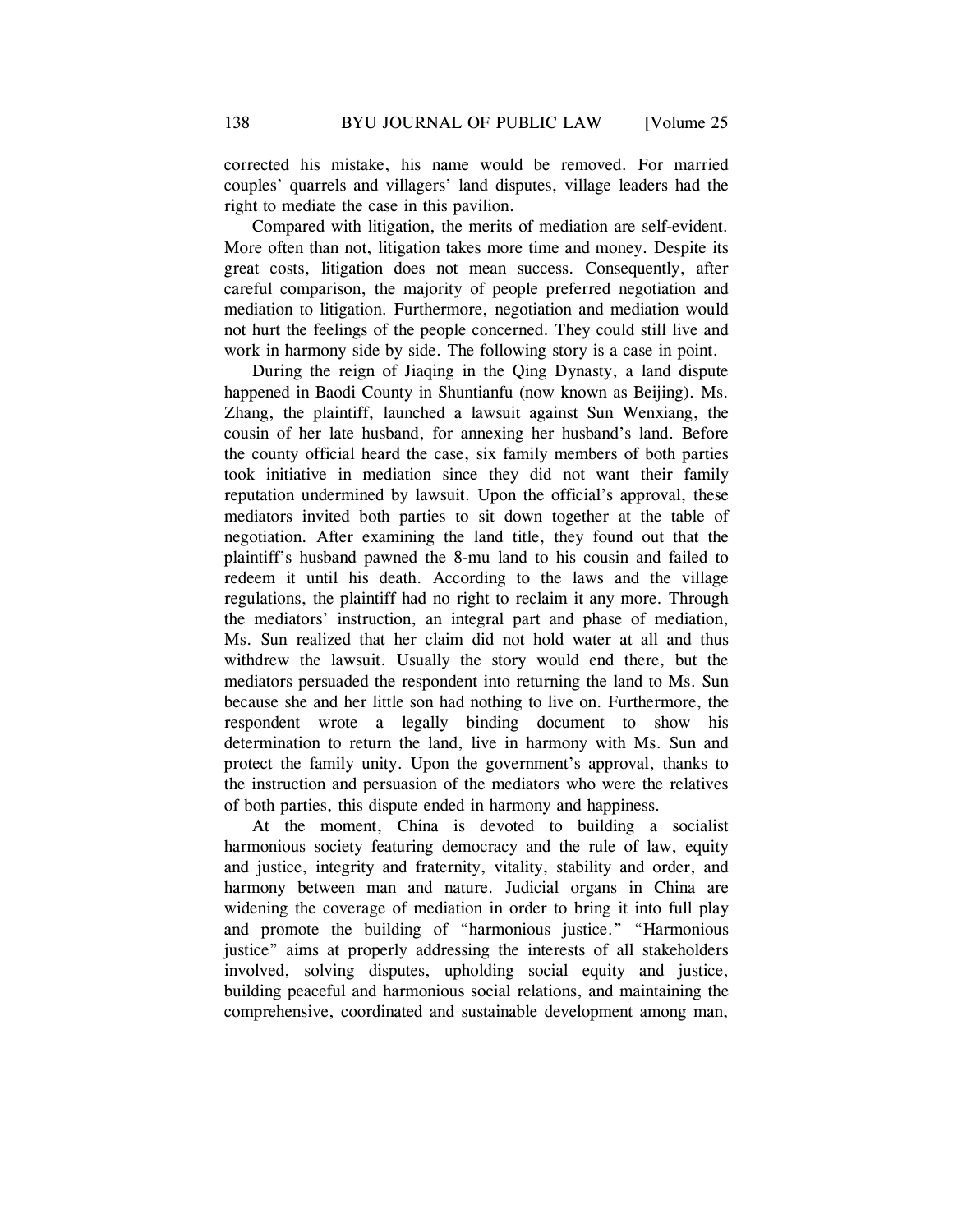nature and society in times of rapid development in China.

Ladies and Gentlemen, just now, I briefed you on the basic features of the Chinese traditional judicial culture as well as its impact on the modern Chinese justice. Next I will elaborate on the modern turn of the Chinese judicial culture.

Towards the end of the Qing Dynasty, the Chinese feudal autocracy began to decline, and so did the Chinese legal system. Since the Reform Movement of 1898, a number of modern legal notions and systems in the West, especially the legal systems of civil law countries such as Germany and Japan, have flowed into China. After China's reform and opening-up in 1978, while accelerating the development of democracy and the rule of law, China has kicked off a large-scale judicial reform and is undergoing the transition from the traditional judicial culture. In this process, China has made good use of its own economic, political, cultural, and social resources. While preserving the essence of the traditional justice, China has also learned from the beneficial experience of other countries, including Common Law countries. As a result, China has gradually made innovative achievements in building the Chinese modern judicial culture, which can be summarized into the following five shifts.

First, the Shift from Obligations-centralism to Rights-centralism. The Chinese traditional judicial culture aimed at maintaining autocratic monarchy and the patriarch system. Therefore, under country- and family-centered law, justice neither confirmed nor protected "individual rights," and it was a mere tool to maintain social order. Individuals passively fulfilled their obligations to the state and their family with little awareness of enjoying rights. At that time, the personal value, dignity and freedom of individuals were ignored. With the development of the society of the rule of law, the awareness of rights has been reinforced. The modern Chinese justice has established its orientation towards individuals' rights. Greater importance has been attached to protecting human rights and ensuring individual freedom. Citizens' rights to life, freedom and property have been strongly safeguarded. Meanwhile people's spiritual rights and interests, such as the right of personality and the right of privacy have also been confirmed by law and upheld in judicial practice.

Second, the Shift from the Superiority of Criminal Law over Civil Law to the Balanced Use of All Laws. In ancient China, law meant nothing more than criminal law and punishment. In fact, the application of criminal laws and regulations was extended from criminal cases to civil and economic cases. In a word, criminal lawcentralism was a pronounced feature in the traditional Chinese justice.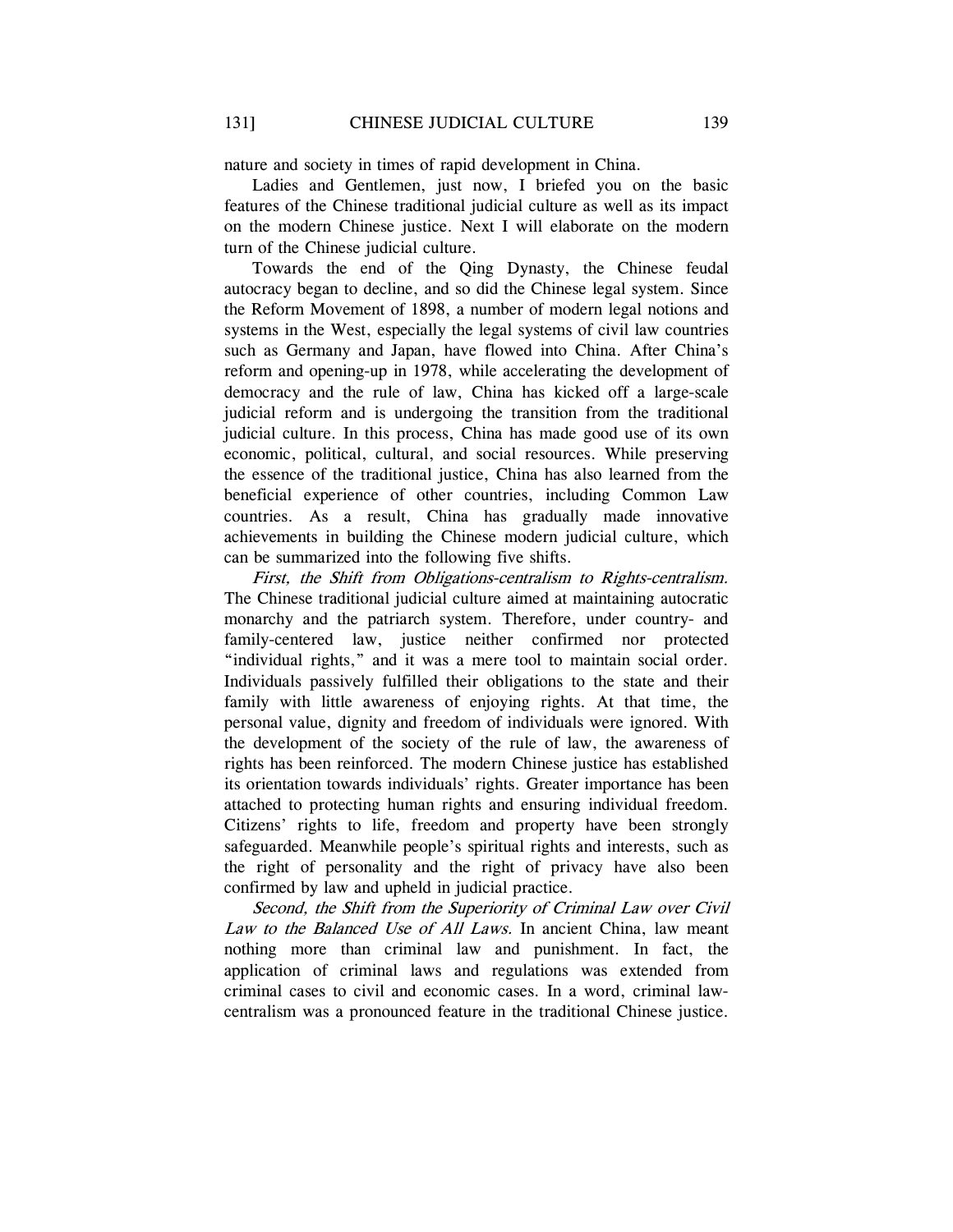With economic and social development, the Chinese legal system witnessed a sea of changes. It has encompassed all legal departments such as civil, commercial, administrative, economic and social laws as well as procedural laws. Justice does not put criminal law first anymore, but puts people first. As a matter of fact, civil and commercial cases take up 90% of all cases in China.

Third, the Shift from the Superiority of Substantive Law over Procedural Law to a Balance between Substantive Law and Procedural Law. In terms of judicial operational mechanism, traditional Chinese justice was a blend of justice and administration and of substantive and procedural laws. That is to say, administrative officials were also in charge of justice. In ancient China, the written substantive code was quite advanced, whereas no independent procedural code was produced. In terms of case trial, there were no fixed principles to follow. In this context, judges could start or terminate trial procedure whenever they wanted; judicial officials could make random choice over trial investigation; and the people emphasized real results while ignoring procedure. Now the idea of procedural justice is becoming increasingly popular in China. Judicial judgments and verdicts should be based on both relevant substantive law and procedural law. In a word, the distinct value of procedure has been widely recognized. Many people believe that substance and procedure are equally important. Without proper procedure, a judicial judgment or verdict, even if it is impartial, can hardly be deemed as fair by litigants. On the contrary, with proper procedure, a judicial judgment or order, even if it is not perfect in terms of substance, can still be accepted by litigants.

Fourth, the Shift from Closure to Eclecticism. The Chinese legal system originated from ancient China, collapsed towards the end of the Qing Dynasty and peaked in the Tang Dynasty. The Chinese legal system combined morality with law and spread into neighboring countries and regions, even exerting influence on western countries. The closed patriarch circle and unified political culture of the traditional Chinese society resulted in the shutting up and exclusiveness of the Chinese traditional legal system. Mankind's history of the rule of law also embodies the integration and mutual promotion of various legal cultures. Mutual cultural exchanges and learning among countries are in line with the general rule and the requirement of the development of human society. It is thanks to the inspiration of the Western judicial culture that the modern Chinese justice developed in a number of aspects. For example, the modern Chinese lawyers system, the assessors system, the evidentiary system